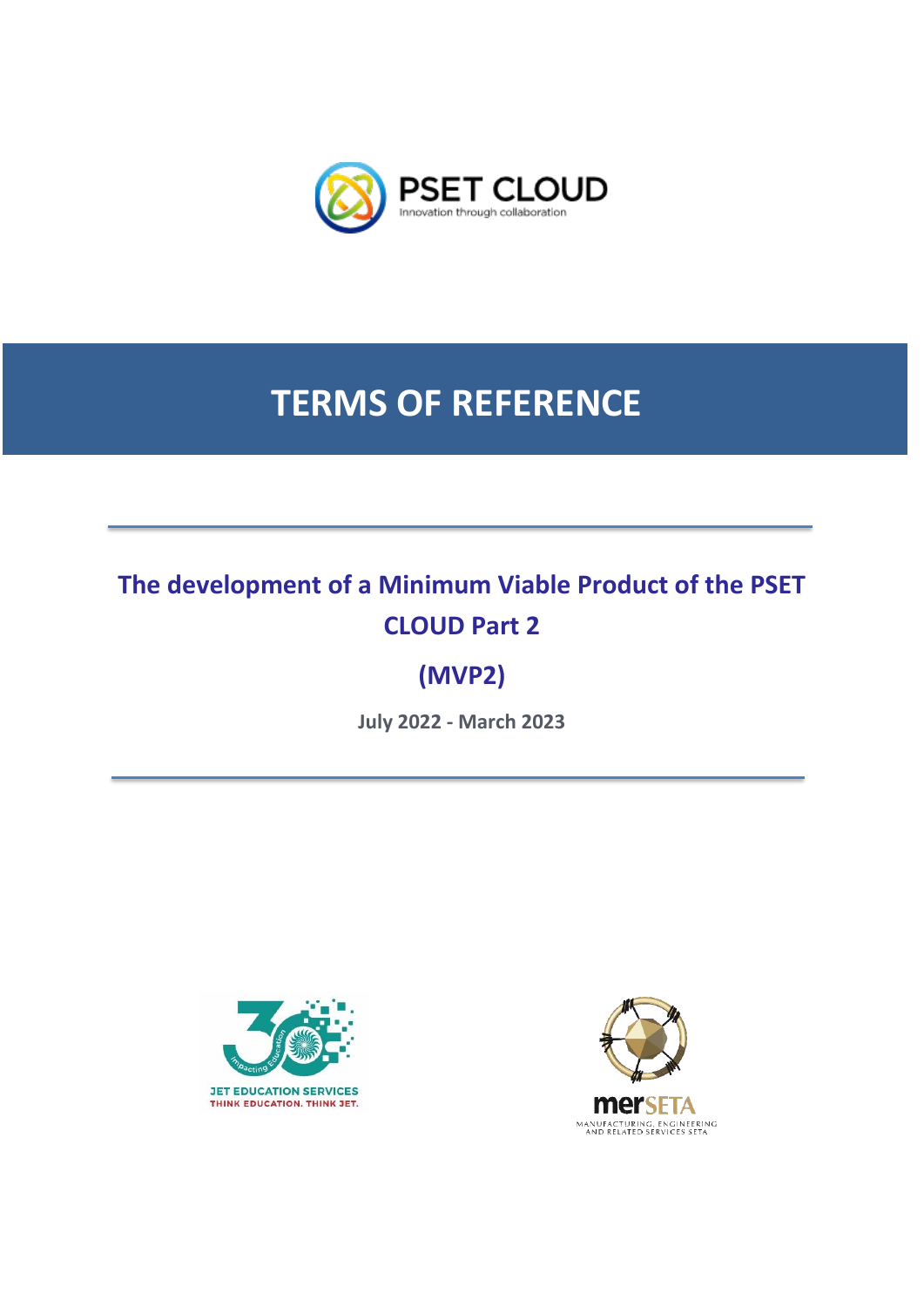# **1 Background**

JET Education Services (JET) and the Manufacturing, Engineering and Related Services Sector Education and Training Authority (merSETA) have initiated the PSET CLOUD (Post School Education and Training Collaboration and Learning Opportunities and Utilisation of Data), a programme that seeks to develop an integrated national digital ecosystem which is interoperable, can be used for effective skills planning and provisioning, and puts information in the hands of citizens and other stakeholders so they can make informed decisions about education and training.

The purpose of the programme is to enable the government and citizens to make informed decisions related to education, training and work. The programme seeks to ensure that data sets are interoperable, well synchronised and used effectively as sources of information for planning and improving efficiency in the PSET system as well as for individual decisions. In pursuit of this goal, the programme will establish a digital ecosystem that will strengthen, integrate, coordinate, improve efficiencies and solve challenges in the governance and management of the post- school education and training (PSET) system. The PSET CLOUD programme has many different workstreams including governance, partnership, advocacy, monitoring and evaluation and the development of an interactive platform which all support the achievement of the PSET CLOUD goals.

This terms of reference document pertains to the development of an interactive platform which will serve as a main point of contact between individuals, higher education institutions, employers and government, the PSET CLOUD platform.

Phase 1 of the programme has been completed and involved a situational analysis of the PSET sector, a mapping study, an international review of similar initiatives and a feasibility report. These research reports have been condensed and included in a publication titled [Unlocking the Power of Data: A](https://www.jet.org.za/resources/unlocking-the-power-of-data-final-web-nov2020.pdf/download)  [review of the state of readiness of the Post-School Education and Training sector in South Africa](https://www.jet.org.za/resources/unlocking-the-power-of-data-final-web-nov2020.pdf/download) for [enhanced data interoperability,](https://www.jet.org.za/resources/unlocking-the-power-of-data-final-web-nov2020.pdf/download) released in November 2020 and available on the JET website, www.jet.org.za. The international review, Interoperable Data Ecosystems: An international review to [inform a South African innovation](https://www.jet.org.za/news/new-publication-interoperable-data-ecosystems-an-international-review-to-inform-a-south-african-innovation) is also available to download.

Phase 2 of the programme commenced in 2020 with two focus areas:

- [Stakeholder engagement and scenario planning;](https://psetcloud.org.za/news/jet-scenario_final_web_v2.pdf)
- Develop a business case for the PSET CLOUD platform for piloting/testing as the programme transitions into Phase 3 (report available upon request); and

Phase 3 of the programme commenced in 2021 with four focus areas:

- To develop a branding, communication and advocacy strategy as well as a website to update stakeholders on an ongoing basis as the platform is developed;
- Design a suitable governance model for the PSET CLOUD;
- Develop a minimum viable product (MVP1) and Self-Sovereign Identity (SSI) Solution for the PSET CLOUD;



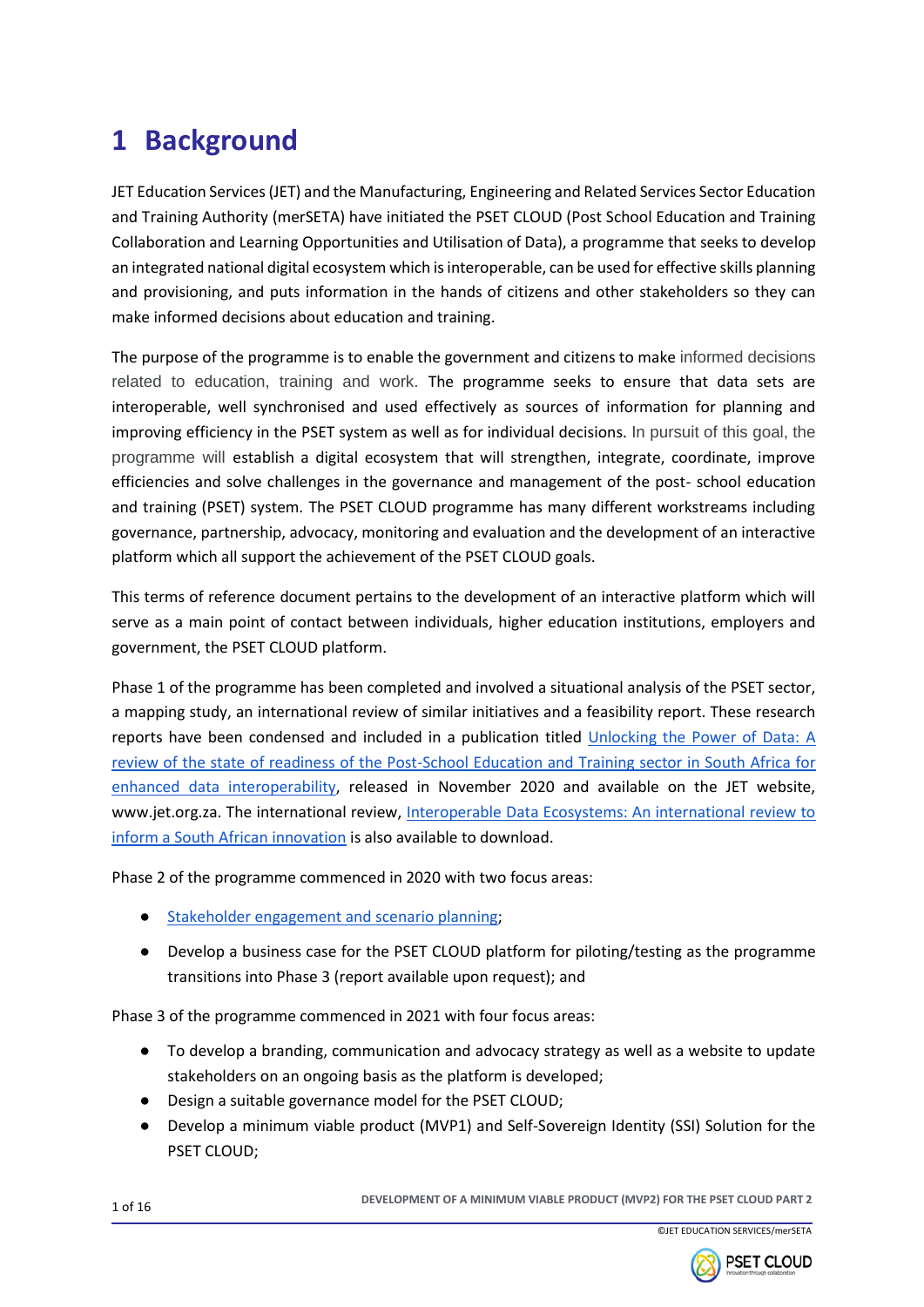Ready merSETA as the early adopter of the PSET CLOUD.

This Terms of Reference seeks to outline outstanding development and testing work that needs to be completed by a service provider with a proven track record and significant experience working in the post school education and training space or with post school education training entities. The task will build specifically on the progress made during MVP1.

At the same time as the development of the PSET CLOUD, merSETA is undertaking a review of its systems and particularly data use. This is important as merSETA is positioned as the 'early adopter', or first test case of the PSET CLOUD. Therefore, there will need to be close alignment between the work undertaken within merSETA and the product(s) produced by the PSET CLOUD.

Furthermore, pilots external to the merSETA will be introduced to the MVP so it is important to ensure that functions needed to seamlessly interoperate with  $3<sup>rd</sup>$  party systems are in place.

# **2 Scope of work**

The service provider will continue from where MVP1 left off and complete the **development of the Minimum Viable Product** (MVP2) for the PSET CLOUD. The technology stack used by the previous service provider can be accesse[d here.](https://drive.google.com/file/d/1LL0Ut0b5QafIubqevNc-x1KxKU8b1m6w/view?usp=sharing) Some information on the technology stack document has been removed for security reasons, the full document will be shared with the service provider once appointment has been concluded and NDA signed. It's mandatory that the service provider has experience working with the current technology stack in order to be able to build from it; however, if the service provider can incorporate the existing functionality and meet the timelines stipulated then they are welcome to use a framework of their choosing. It's important to note that the development of the PSET CLOUD MVP2 is happening in parallel with the development of a selfsovereign identity (SSI) solution for the PSET CLOUD MVP and the solution is being developed on a sovereign framework. So, it would be beneficial for the service provider to have an understanding of blockchain technology and SSI in order to seamlessly work with the team responsible for developing the SSI solution.

The proposed PSET CLOUD platform has a number of key focus areas: 1) mapping and visualisations of demand-side trends; 2) opportunity matching; 3) credential recognition; and 4) the development of recommended learning pathways. The SSI project is working with some aspects of credential recognition and with the development of recommended learning pathways, and a long-term vision for the platform is also to provide solutions for the recognition of prior learning. The MVP2 service provider is expected to leverage these efforts as well as develop advanced solutions for the remaining components to create a full solution in these areas.

The MVP2 service provider should provide a prototype which leverages *ideal as well as actual*  solutions - e.g., what can be achieved once interoperability of systems and integration is complete. This prototype will include elements such as direct access to trusted third-party data; the verification of credentials (see the SSI component) as well as the storage, retrieval and sharing of verified credentials; detailed trends mapping (for an example of the kinds of trends and insights we are looking to demonstrate see [the skills OVATE portal in Europe\)](https://www.cedefop.europa.eu/en/tools/skills-online-vacancies); and recommended education and work



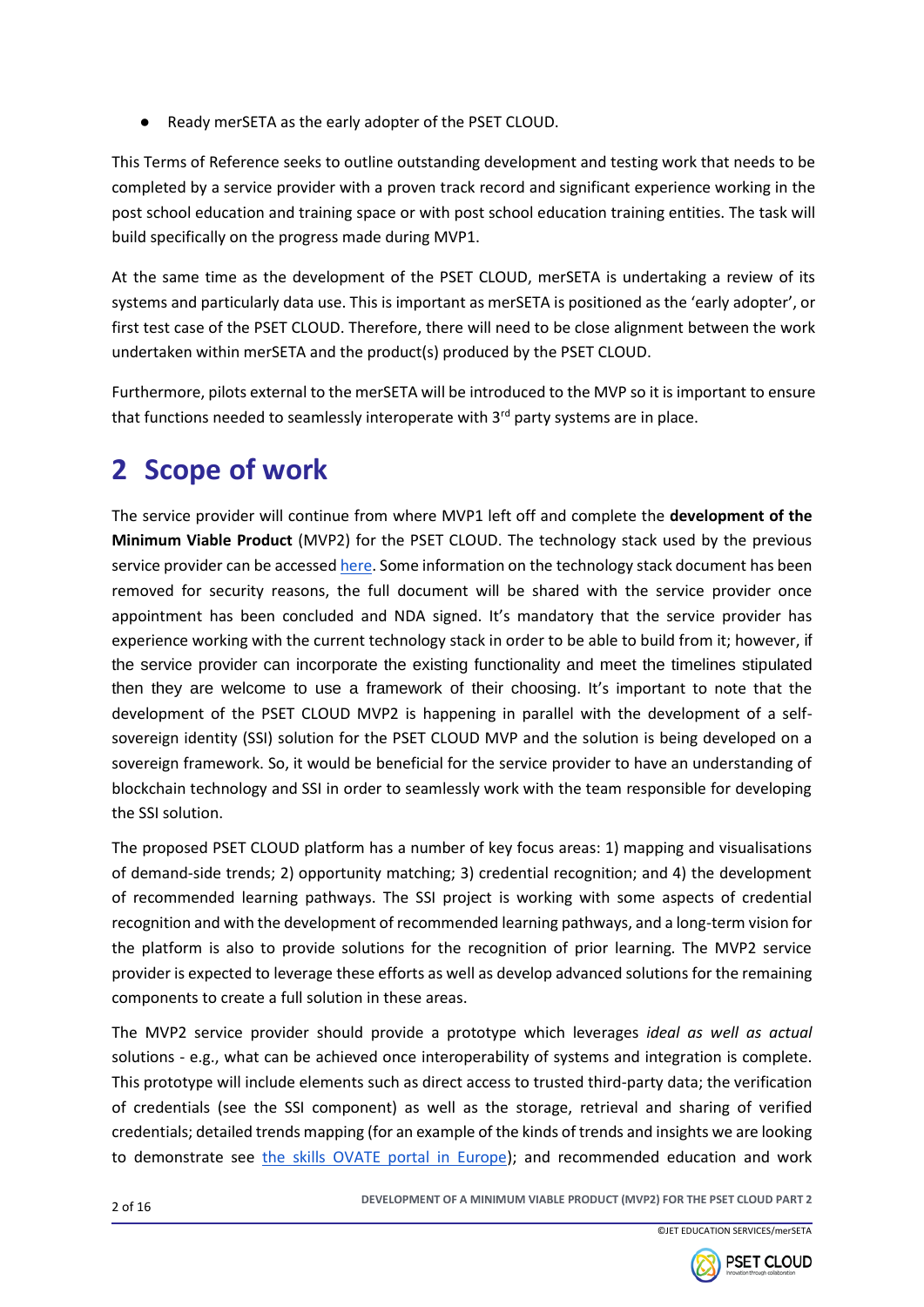opportunities based on both user profiles and current industry trends (for example, we would ideally want to be able to inform PSET CLOUD members working in or training to be in the automotive sector that there is a trend towards demand for hybrid vehicles and recommend courses that can train them on this). If the prototype can demonstrate how the recognition of prior learning may be factored into stored credentials, that would also be beneficial (but note this aspect is not expected to appear in the current scope of the MVP2 and is a longer-term development vision). In short, the prototype should demonstrate what is possible, with those aspects which will then be built out for the *minimum viable product* clearly indicated. Due to the complexities of the political and organisational aspects of the PSET CLOUD, we do not expect the complete ideal solution to be achievable during the initial build contract period, but will continue to work towards it over time.

The MVP2 itself will work towards that prototype within the limitations of what we can currently achieve. For example, we do not currently have real-time data or direct data access, so the MVP2 will leverage the available data of partner organisations such as merSETA, which includes skills requirements data collected annually and data on learnerships, to build the supply and demand insights. Where necessary, dummy data can be used to test various functionalities (for example, opportunities matching); in this case sufficient quantities of dummy data should be used to demonstrate the system. Currently data is ingested into the system manually, this needs to be expanded. Ideally the system should have multiple ways of ingesting data into it, such as:

- 1 APIs
- 2 Bulk uploads
- 3 Web Scraping (this is currently being explored as a potential option)

A first priority is that the MVP2 must be launch-ready, with desirable functionalities that will encourage citizens, higher education institutions and employers to join and contribute their own data to the system. This contributed data must then feed back into the insights we are able to provide on the system. We are looking for a full, launchable solution which includes all aspects necessary to interact with the platform, including UX/UI.

The scope of work is as follows:

### **Stage 1: Inception**

The service provider will be furnished with material which they are expected to become thoroughly acquainted with in order to continue with the development of the PSET CLOUD MVP2.

The following material will be provided to the service provider:

- Research outcomes from phase 1, 2 and 3
- User journey outcomes
- Specification documents
- PSET CLOUD prototype/MVP
- User and Admin manual of the prototype/MVP1

<sup>3</sup> of 16 **DEVELOPMENT OF A MINIMUM VIABLE PRODUCT (MVP2) FOR THE PSET CLOUD PART 2**

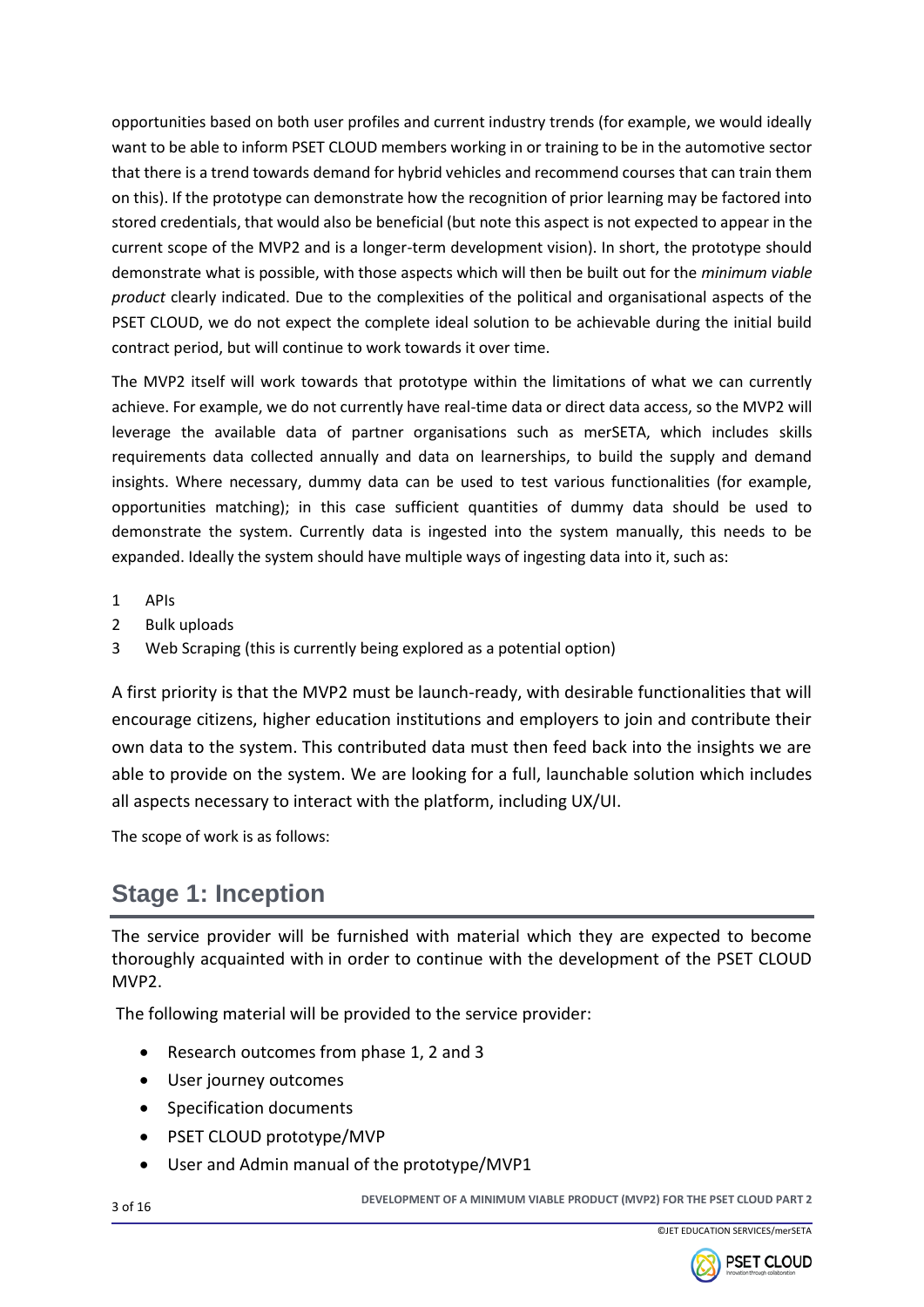- Bitbucket repository from previous developers
- Swagger documentation

As part of the inception phase and throughout the duration of the project the service provider will be requested to join some meetings or workshops which JET-merSETA deem necessary. It's important that the service provider prepares for this and factors adequate touch points with both JET and the larger project into their budget. Short weekly meetings with the project team, sprint review meetings, periodic alignment meetings with other developers, and contributions to the broader team meetings held monthly by at least one developer and the project manager can be expected. At the conclusion of the project, close-out meetings with both JET and merSETA should be factored into the project budget.

In this phase, the service provider will be furnished with the functional specification documentation completed by the previous service provider together with the backlog (see Annexure A). The service provider is expected to understand and build on these items. The objective here is to ensure that functional requirements of the MVP are aligned with the expectations of JET-merSETA.

A review of the current functionality has taken place and resulted in a reprioritization of scope for the MVP. As a result, some new requirements are to be added to the current functional requirements document and backlog, while some items are being addressed by the SSI team. For a broad understanding of the requirements as they presently stand, see the introductory comments to this section on page 3.

#### **Key deliverables**

- 1. A short inception report with a detailed work plan that spells out the approach, timelines, deliverables, risks and mitigation strategies, budget and key resources.
- 2. A revised/agreed functional specification document which outlines the work to be completed during the contract.

### **Stage 2: Design**

The service provider is expected to significantly improve the current design of the MVP2 both frontend (UI & UX) and backend. The service provider must produce a prototype that will be used to engage the JET-merSETA team before development of the actual MVP2 takes place. An important consideration at this stage is that feedback from the JET-merSETA team as well as end users is taken into account and revisions to the platform reflect the inputs received during sprint sessions. Under no circumstance is the service provider meant to develop features or functions without the approval of the JET-merSETA team.

The PSET CLOUD team is currently researching taxonomies best suited for the MVP2 with a terms of reference soon to be published for a service provider to expand on the research that has been concluded internally. The outcomes of the research will have a bearing on the underlying logic of the

<sup>4</sup> of 16 **DEVELOPMENT OF A MINIMUM VIABLE PRODUCT (MVP2) FOR THE PSET CLOUD PART 2**

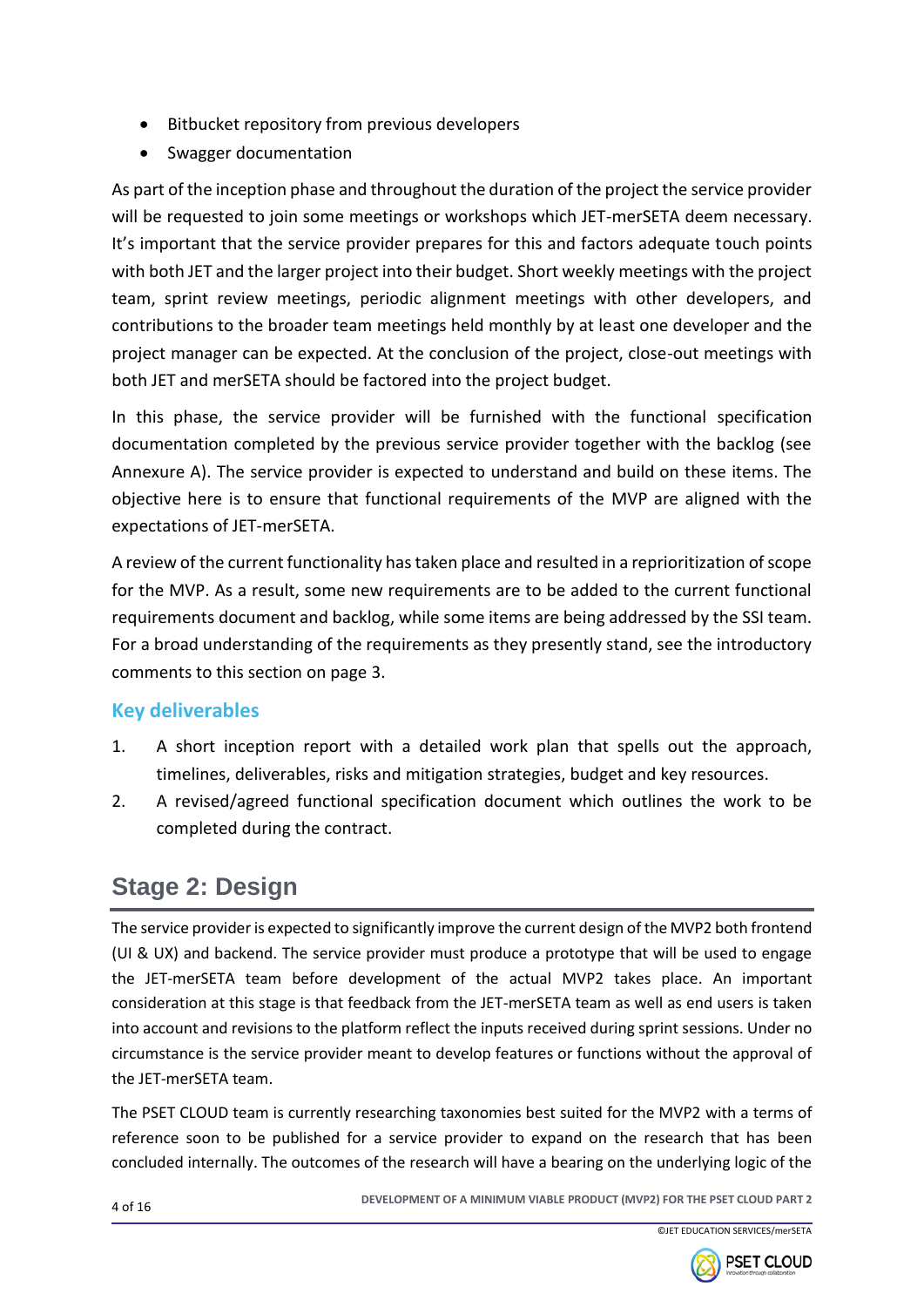PSET CLOUD as it will inform the taxonomies to be used within the system. The service provider will need to seamlessly incorporate these taxonomies into MVP2 and, to achieve this, close collaboration with the service provider assigned to the task of completing this work will be expected.

#### **Key deliverable**

1 A prototype that will demonstrate functionality and look and feel of the MVP2.

## **Stage 3: Develop & Test**

The development of the MVP2 should be carried out in sprints with sprint reviews taking place in order to showcase progress made regarding the development of new features on the system. Tentative sprint review dates have been specified in section 7 of this document however these dates are subject to review by the service provider. Final dates are to be included in the inception report that the service provider is to produce as their 1st deliverable.

The attached backlog on the annexure is already split into sprints; however, the backlog needs to be reviewed to reflect the new requirements that will be added as per review of the MVP. Testing and development should be carried out iteratively, with a recurring feedback loop available for the JETmerSETA project team, together with relevant stakeholders/beta-testers to give feedback. The service provider must provide a test plan that will detail how and when new features will be tested.

Furthermore, the test plan must cater for feedback from the users (meaning a select group of beneficiaries of the system as well as initial 'trusted partners' within government) and show how the feedback will be factored into development of the MVP2. JET will facilitate access to these groups but review sessions and access should be coordinated by the service provider. In this development and testing cycle, the final output will be a functional MVP2 which has passed all User Acceptance Tests (UATs) and is ready for deployment.

#### **Key deliverables**

- 1 Detailed Test Plan with Test Cases per released features and functions.
- 2 An approved MVP2 ready for deployment.

## **Stage 4: Deploy**

Locally deploy the MVP2 through a JET-merSETA designated internet service/cloud provider. Hosting of the MVP2 will be payable by the service provider. Furthermore, in the event that more stakeholders are onboarded to the PSET CLOUD, the service provider is expected to help with adding those stakeholders on to the MVP2 and to also test the MVP2 with newly-added stakeholders as well preexisting stakeholders on the MVP2. Should there be bugs found during testing, the service provider is expected to address them in a timely manner or within a time period acceptable to the JET-merSETA team. Lastly, in preparation for the handover, the service provider must work closely with the merSETA team to make sure handover is gradual and engagement/use/outcomes are well-understood. Upon deployment the service provider should conduct relevant unit testing, integration testing and include notes in the coding in line with development best practices.

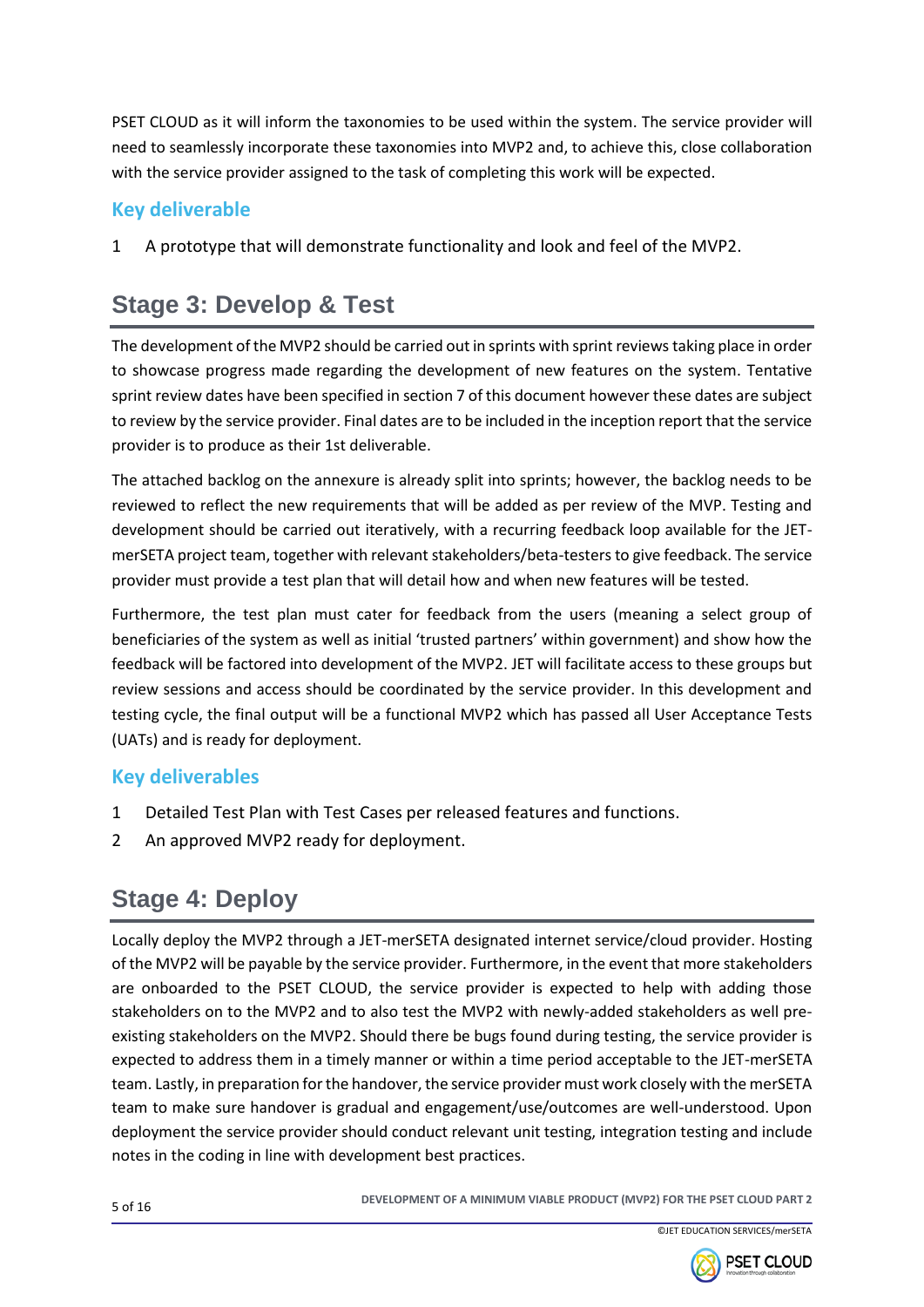#### **Key deliverables**

- 1. Successful deployment of the MVP2 from a sandbox environment to a live environment.
- 2. Draft user manual & administrator manual

### **Stage 5: Handover**

Handover of the documented source code, revised user manuals, access details and account details related to the development of the MVP2 must be given to the PSET CLOUD MVP2 lead. All documents must be delivered electronically in a format specified by the MVP2 lead. JET-merSETA will retain the ownership of the copyrights of all documentation delivered under the contract.

#### **Key deliverables**

- 1 Documented source code/Swagger Documentation
- 2 Final user manual & Administrator Manual
- 3 Hosting platform credentials
- 4 Administrator access to the MVP2

### **Stage 6: Support**

The service provider is expected to orient select members from the project team (approx. four to five persons) on administering and using the system. The user manual will be available as a help file through an online application or knowledge-base, so that the users can refer to the manual as and when needed, potentially as part of the PSET CLOUD website or as part of the MVP2. Furthermore, the provider is expected to provide system support for at least six months after handing over the software. The support should be in person, telephonic and via email, as and when necessary. Support might include additional development work for improvement to the system.

#### **Key deliverables**

- 1. High-level Support Service Level Plan
- 2. Conduct orientation training for select members of the project team.

## **3 Self-Sovereign Identity Integration**

In parallel with the development of the PSET CLOUD MVP2, the development of an SSI solution aimed at integrating seamlessly with the MVP2 is taking place. The incoming service provider is expected to work closely with the service provider responsible for the development of the SSI solution to ensure alignment without overlaps between the SSI component and the MVP2.

#### **Key deliverable**

1. Integration of the PSET CLOUD MVP2 with the SSI Component.



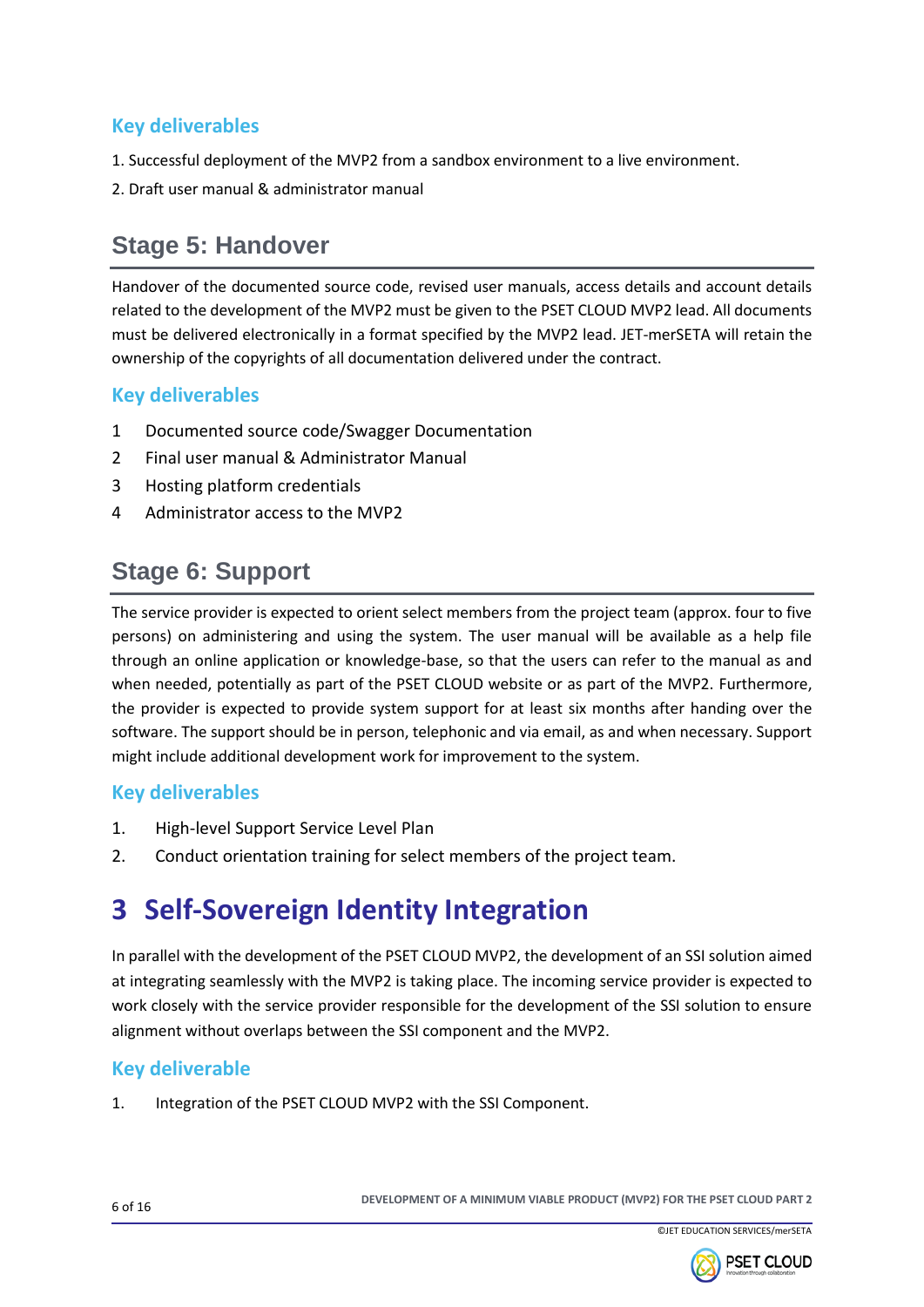# **4 Onboarding New Stakeholders**

From the success of th[e DigiTrans 2022](https://psetcloud.org.za/events/previous-events/digitrans-2022) conference and the strategic partnerships engagements that have been taking place, interest from external stakeholders to join the PSET CLOUD as early adopters has increased. Together with merSETA as the first early adopter, the PSET CLOUD seeks to onboard new stakeholders to expand the pool of early adopters.

Lessons learned and processes followed to Integration merSETA as the early adopter to the PSET CLOUD need to be applied when onboarding new stakeholders. For this reason an onboarding document together with lessons learnt and an [Integrations Requirements](https://docs.google.com/document/d/1HQLp2IXKHgOVaPKw_hr3ZVXdT9tkVgFX/edit) document are being developed to help streamline the onboarding and Integration of stakeholders into the PSET CLOUD.

## **5 Important Considerations**

- 1. Sprint grooming needs to take place with the JET-merSETA team before work on the sprints commences as there are items in the backlog that the JET-merSETA team and the service provider need to align on.
- 2. Sprint reviews are to take place as per agreed schedule between the service provider and JET-merSETA. Under no circumstances are sprint reviews to be missed. Missed reviews resulting in delays in the project will not be the responsibility of JET-merSETA and will be at the cost of the service provider. Delays must be recorded on a log sheet with reasons provided.
- 3. System architecture must be microservices and not monolithic.
- 4. Open source applications are preferred.
- 5. The less subscriptions the better.
- 6. Fees for any software, subscriptions or licenses will be payable by the service provider and must be communicated in writing to the MVP2 team.
- 7. The POPIA Act must be adhered to by ensuring that the MVP2 is hosted locally as it will hold private national data.
- 8. Development of the MVP2 must make use of agile methodology, the service provider must develop and test using an iterative manner or process.

## **6 Key competencies & team compositions**

The service provider must have a balanced team that has key competencies to cater for the various components of the project. Most importantly the service provider must be able to work with the technology stack provided in section 1 of this term of reference. A good ratio of senior to junior developers is important. The team must have demonstrable prior experience executing a project of this size and technical complexity and must comprised, at minimum, members with the following competencies:

**Business Analysis** 

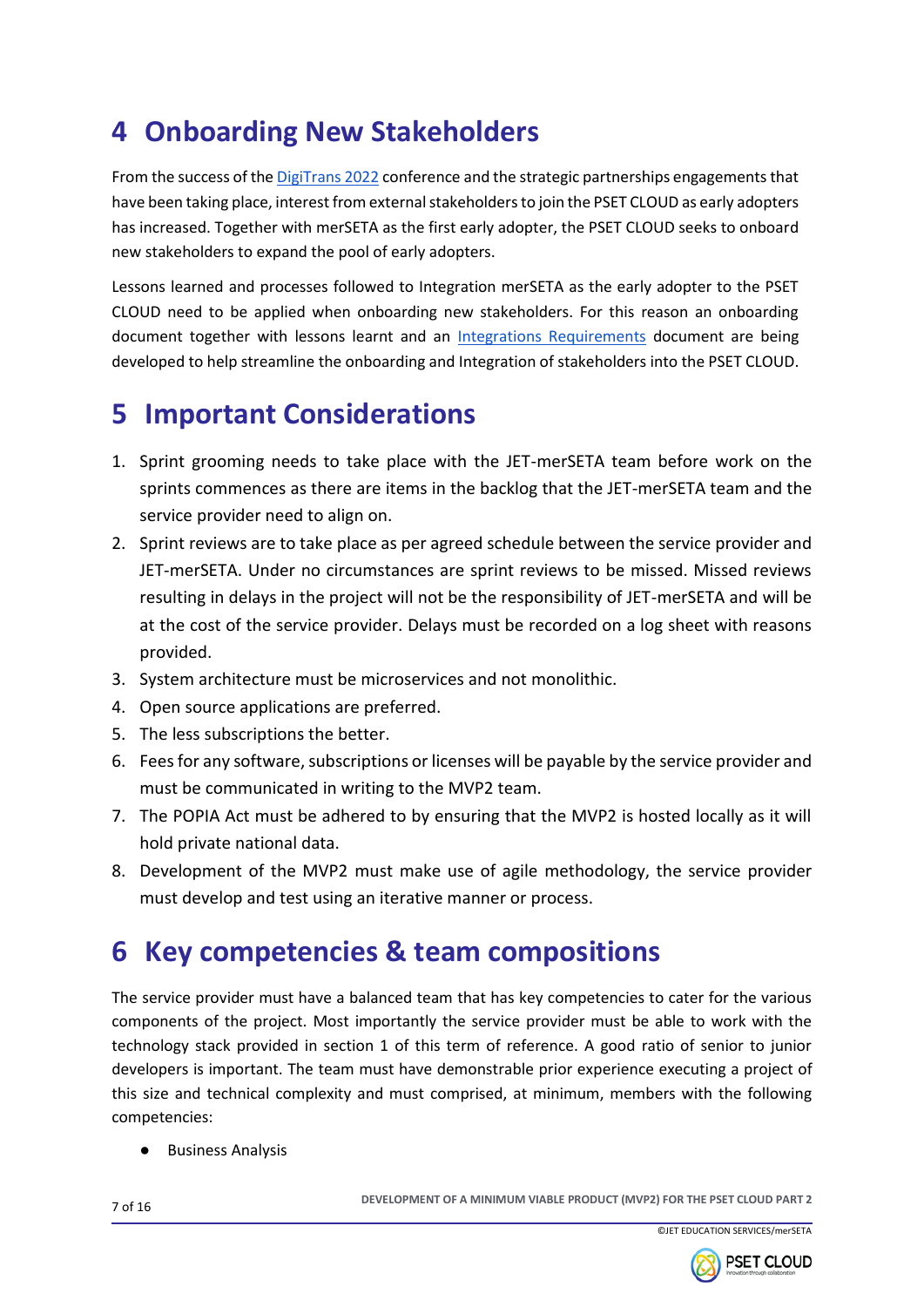- Front end (UI/UX) and Backend Development
- Blockchain Development
- Quality Assurance Automation Engineering
- DevOps Engineering
- Cloud Infrastructure Engineering
- Agile Project Management

We are cognisant that one company may not have all these competencies; in such a case, should the service provider opt to enter into a joint venture or similar arrangement, compliance documents must be furnished for every company proposed to be involved in said arrangement.

# **7 Finance**

The service provider's financial proposal should provide an explicit budget with a detailed breakdown by level of cost and must contain itemised costs for the following broader deliverables: System analysis and requirements gathering; software development and testing; orientation training; and posthandover troubleshooting support cost for six months. Proposals must provide an explicit budget with a detailed breakdown by level of effort and daily rates. Payments will be made upon satisfactory completion and acceptance of deliverables by the JET-MerSETA team. Work is considered complete when functionality is demonstrated. As a result, payments will be based on deliverables and not the completion of sprints. All functions within a sprint or set of sprints need to be functional before invoices for payments are submitted.

The budget allocation for this task ranges between R1 million to a maximum of R3 million, all-inclusive of requirements such as VAT, venues for the workshops to be conducted, travel, and any other expenses incurred in the roll out of the project until final successful completion. Proposals with a total budget over R3 million will not be entertained.

All costs associated with the development, preparation, production and/or delivery of goods and/or services incurred without an executed contract copy signed by all parties will be for the account of the bidding company or organisation. Neither JET nor the merSETA will pay for any costs associated with the development, preparation, production and/or delivery of goods and/or services connected to these terms of reference.



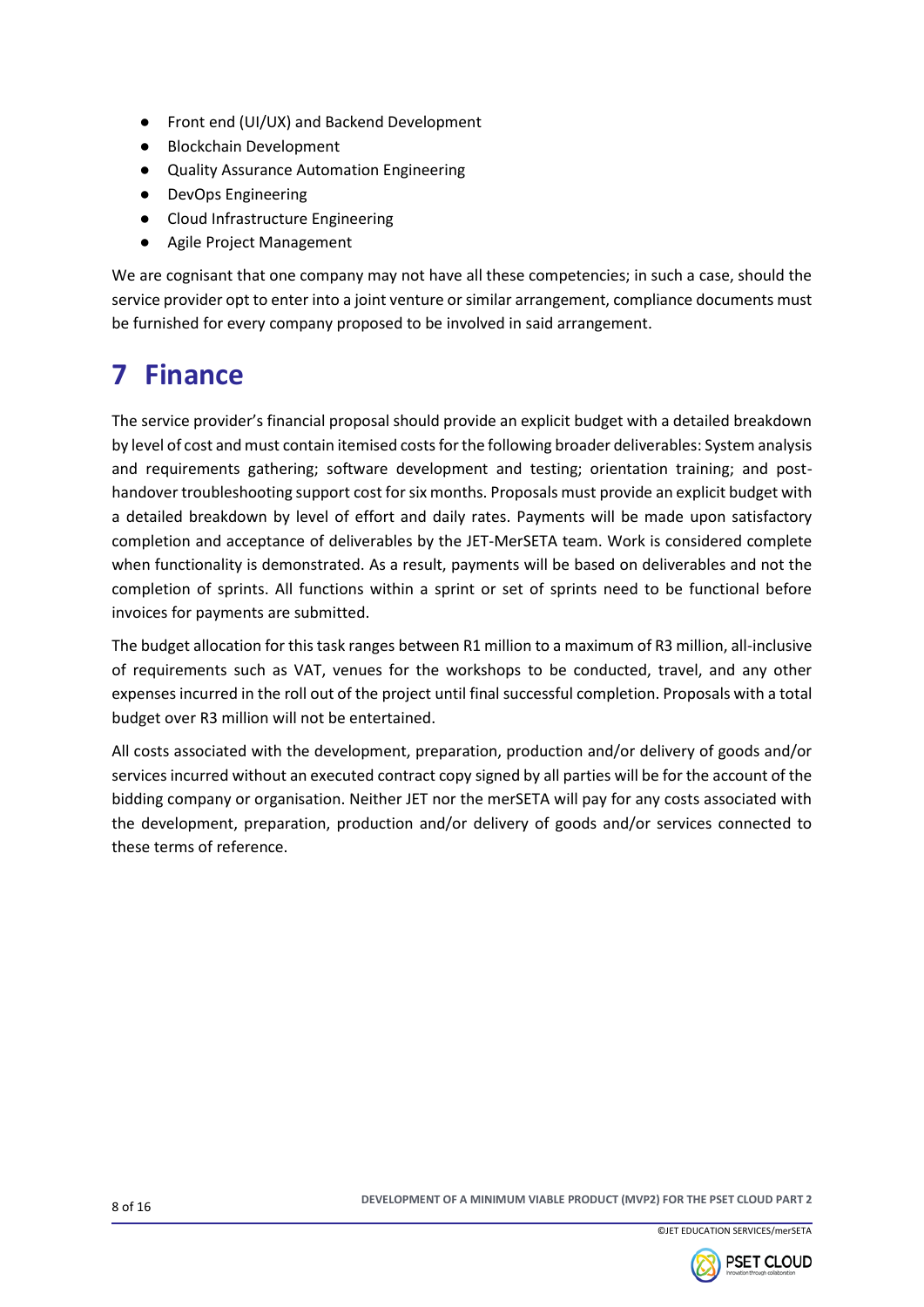## **8 Estimated time frames**

| <b>Activity</b>                                | Date                      |
|------------------------------------------------|---------------------------|
| Clarification questions deadline               | 13 May 2022               |
| Submission of proposals deadline               | 27 May 2022               |
| Evaluation of submissions                      | 30 May - 3 June 2022      |
| Shortlisted service provider presentation date | 6 - 10 June 2022          |
| Commencement of work                           | 4 July 2022               |
| Inception                                      | 19 August 2022            |
| <b>System Design</b>                           | 19 September 2022         |
| Approved prototype                             | 26 September 2022         |
| MVP development                                | September - January       |
| Deploy                                         | 12 January 2023           |
| Handover                                       | 12 February 2023          |
| Completion                                     | 20 March 2023             |
| Support                                        | 3 April - 27 October 2023 |

## **9 Contact details**

All queries should be directed to Boitumelo Manci and must be submitted via email to [boitumelo@jet.org.za.](mailto:boitumelo@jet.org.za)

Responses will be provided via email. Proposals should be submitted to tenders@jet.org.za. Technical and financial proposals may be combined.

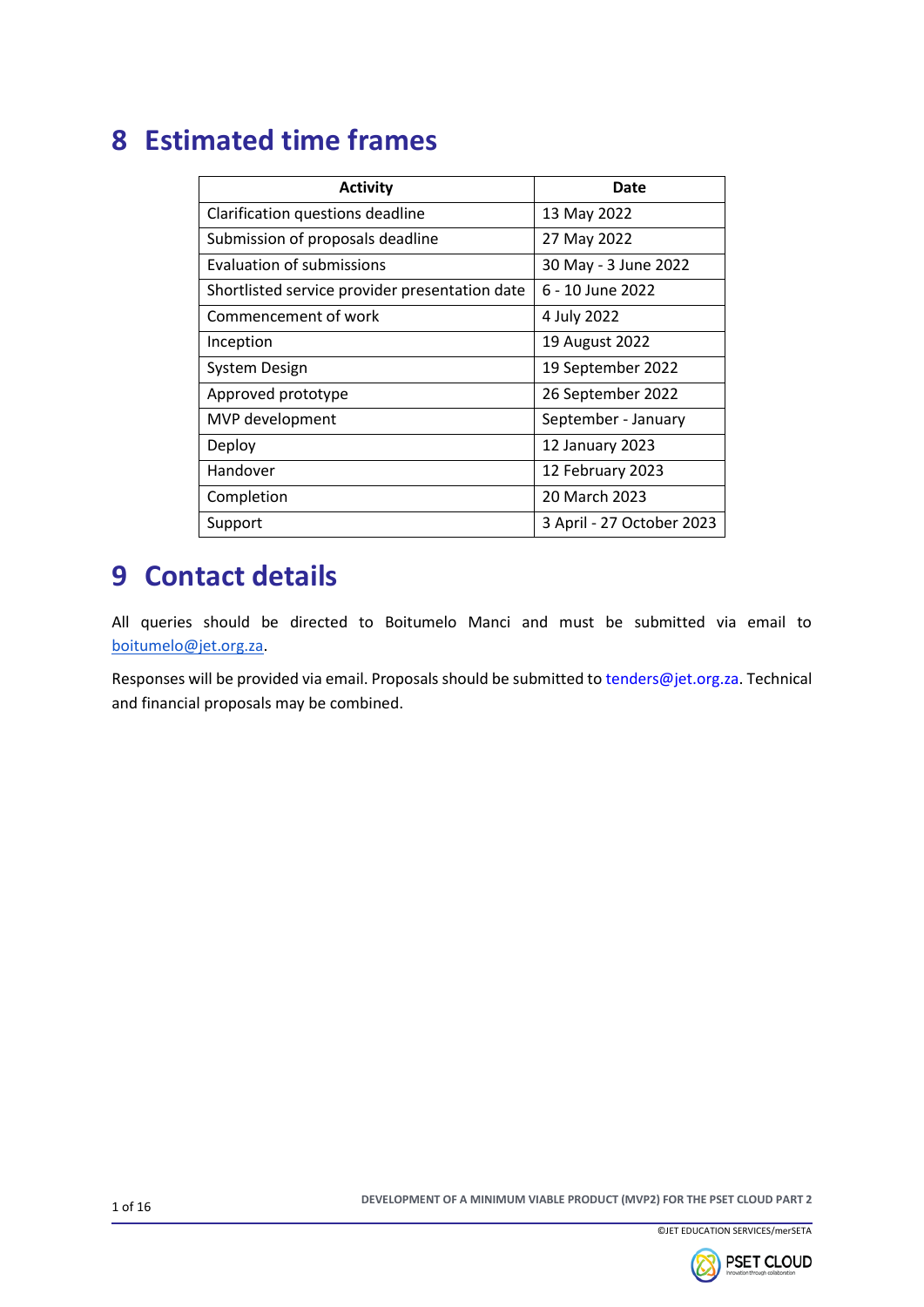# **Annexure A: Backlog**

### **Backlog 12**

| <b>Summary</b>                                                                       | <b>User Story</b>                                                                                                                                                                                            | <b>Related</b><br><b>Feature</b> |
|--------------------------------------------------------------------------------------|--------------------------------------------------------------------------------------------------------------------------------------------------------------------------------------------------------------|----------------------------------|
| [DEV] Expose an API to view<br>individuals credentials                               | As the PSET Cloud I want to be able to expose<br>an API for trusted third party systems to query<br>for a consolidated view of an individual's<br>credentials with a mandate from the relevant<br>individual | <b>PSET CLOUD</b>                |
| <b>Trends</b><br>[DEV]<br><b>View</b><br>&<br><b>Insights</b>                        | As an educational institute I want to be able to<br>view trends and insight in the supply and<br>demand of various learning opportunities                                                                    | Educational<br>Institute         |
| [DEV] Engage with Job<br><b>Seekers</b>                                              | As an employer I want to be able to engage job<br>seekers on available opportunities, sending<br>and responding to queries as necessary.                                                                     |                                  |
| [DEV]<br>Remove<br>registered individuals<br>who<br>obo<br>act<br>organisation       | As an employer I want to remove registered<br>individuals from my organisation so that they<br>can no longer act on behalf of the organisation<br>on the PSET cloud                                          |                                  |
| registered<br>[DEV]<br>Add<br><b>individuals</b><br>obo<br>to<br>act<br>organisation | As an employer I want to add registered<br>individuals to my organisation so they can act on<br>behalf of the organisation on the PSET cloud                                                                 |                                  |
| [DEV]<br>Offer<br>employment<br>opportunities                                        | As an employer I want to create an<br>offers<br>organisation<br>that<br>employment opportunities so I can<br>get high quality graduates.                                                                     | Employer                         |
| [DEV]<br>Engage<br>with<br><b>Educational Institutes</b>                             | As a learner I want to be able to engage an<br>educational institute on available learning<br>opportunities sending and responding to queries<br>as necessary                                                |                                  |
| [DEV] View different types of<br>learning opportunities                              | As a learner I want to be able to view information<br>on the different types of learning opportunities<br>available and relevant to me                                                                       |                                  |
| [DEV]<br>Learning<br>opportunities<br>notifications<br>[Automated]                   | As a learner I want to be able to subscribe and<br>receive notifications for learning opportunities<br>the system automatically matches me with                                                              |                                  |
| <b>View</b><br>Learning<br>[DEV]<br>opportunities [Automated]                        | As a learner I want to be able to view learning<br>opportunities that the system automatically<br>matches me with based on my registration                                                                   | Learner                          |



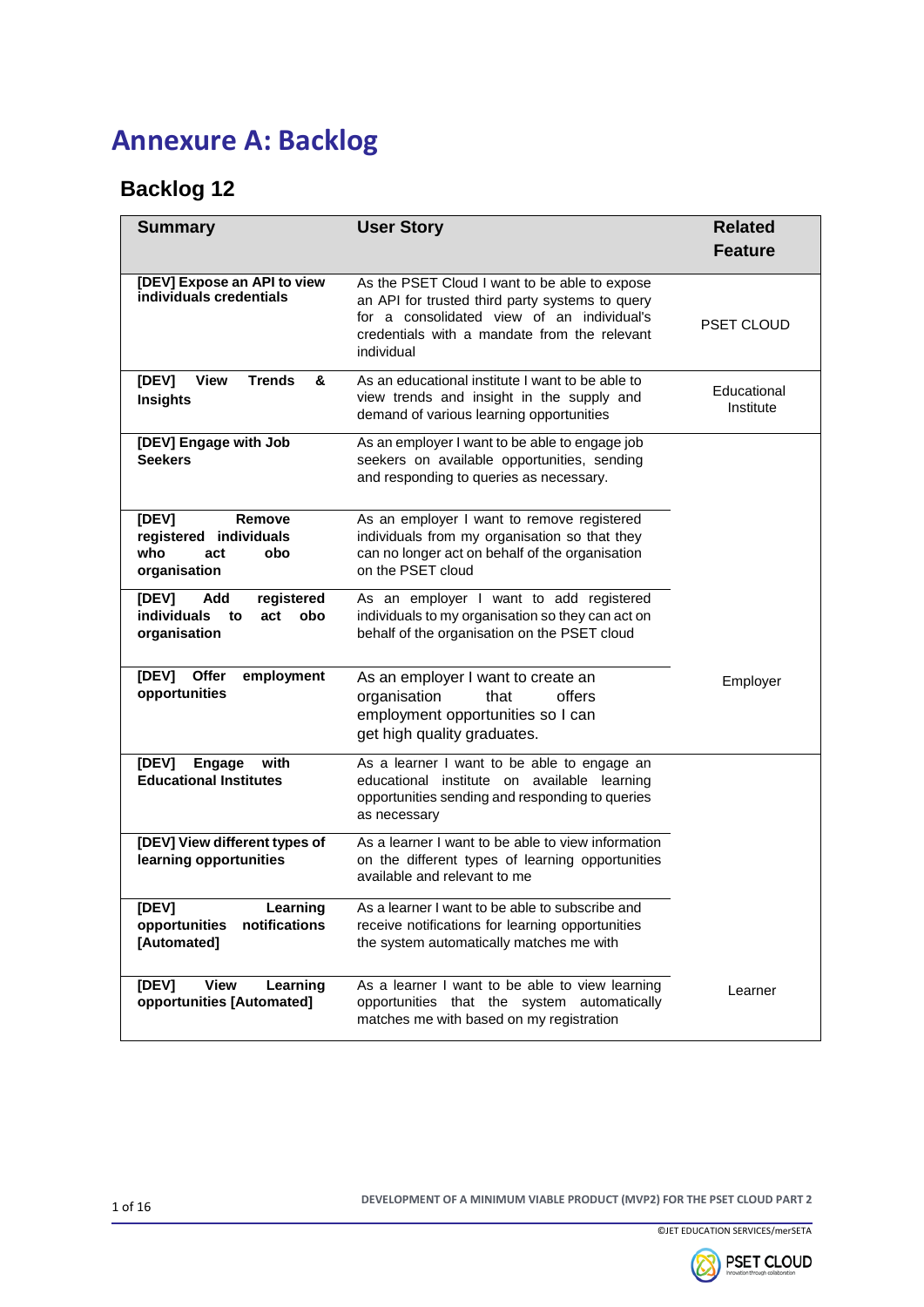| <b>Summary</b>                                                                       | <b>User Story</b>                                                                                                                                                                | <b>Related</b> |
|--------------------------------------------------------------------------------------|----------------------------------------------------------------------------------------------------------------------------------------------------------------------------------|----------------|
|                                                                                      |                                                                                                                                                                                  | <b>Feature</b> |
| [DEV]<br>Approve/Reject<br>changes of content                                        | As an administrator I want to be able to approve<br>or reject with reasons the creation updates or<br>deletion of content automatically and manually                             |                |
| Approve/Reject<br>[DEV]<br>changes<br>for<br><b>Opportunities</b>                    | As an administrator I want to be able to approve<br>or reject with reasons the creation updates or<br>deletion of opportunities                                                  |                |
|                                                                                      | automatically and manually                                                                                                                                                       |                |
| [DEV]<br>Approve/Reject<br>changes<br>for<br><b>Organisations</b>                    | As an administrator I want to be able to approve<br>or reject with reasons the creation updates or<br>deletion of organisations automatically and<br>manually                    | Administrator  |
| [DEV] Admin login<br>obo<br>registered<br>individual                                 | As an administrator I want to be able to log in as<br>a specific registered individual with their consent<br>to assist with queries                                              |                |
| [DEV] Engage with Learners                                                           | As an educational institute I want to be able to<br>available<br>learners<br>learning<br>engage<br>on<br>opportunities, sending and responding to<br>queries as necessary.       |                |
| Capture/Update<br>[DEV]<br>learning opportunities                                    | As an educational institute I want to be able to<br>capture or update learning opportunities                                                                                     |                |
| [DEV]<br>Remove<br>registered individuals<br>who<br>obo<br>act<br>organisation       | As an educational institute I want to remove<br>registered individuals from my organisation so<br>that they can no longer act on behalf of the<br>organisation on the PSET Cloud |                |
| [DEV]<br>Add<br>registered<br><b>individuals</b><br>obo<br>to<br>act<br>organisation | As an educational institute I want to add<br>registered individuals to my organisation so they<br>can act on behalf of the organisation on                                       | Educational    |
|                                                                                      | the PSET cloud                                                                                                                                                                   | Institute      |
| [DEV]<br><b>Create</b><br>an<br>Organisation                                         | As an educational institute I want to create an<br>organisation that offers learning opportunities.                                                                              |                |
| [DEV] Learning opportunities<br>notifications                                        | As a learner I want to be able to subscribe and<br>receive notifications for learning opportunities<br>based on criteria I specify                                               | Learner        |



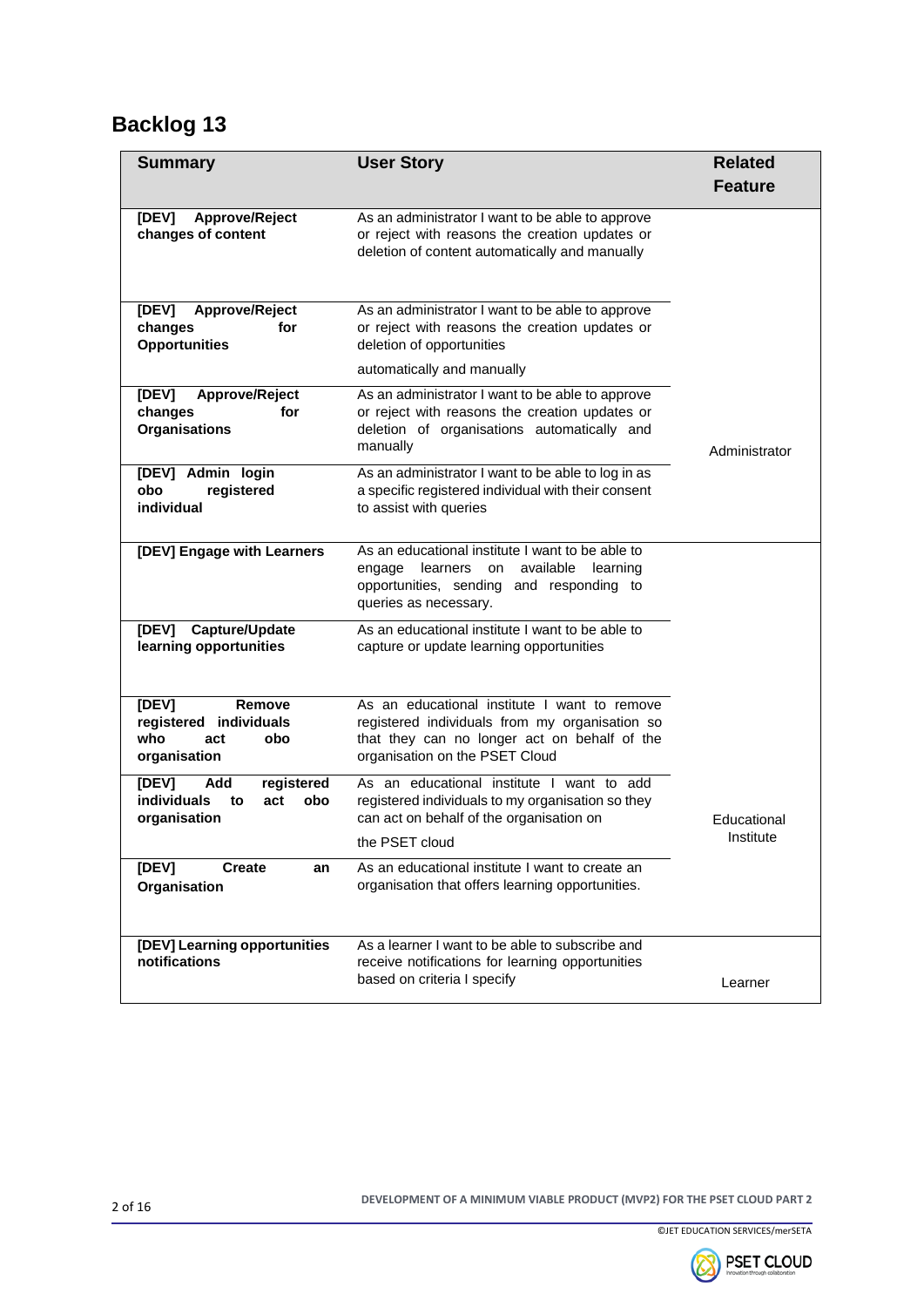| <b>Summary</b>                                                                                 | <b>User Story</b>                                                                                                                                                                                                                                                                                                         | <b>Related</b> |
|------------------------------------------------------------------------------------------------|---------------------------------------------------------------------------------------------------------------------------------------------------------------------------------------------------------------------------------------------------------------------------------------------------------------------------|----------------|
|                                                                                                |                                                                                                                                                                                                                                                                                                                           | <b>Feature</b> |
| [DEV]<br>Enable/Disable<br><b>Validation</b><br><b>Automatic</b><br>оf<br><b>Organisations</b> | As an administrator I want to be able to enable and<br>disable automatic validation of organisations<br>based on identification number                                                                                                                                                                                    | Administrator  |
| [DEV]<br><b>Enable/Disable</b><br><b>Automatic Validation of</b><br><b>Individuals</b>         | As an administrator I want to be able to enable<br>and disable automatic validation of individuals<br>based on identification number                                                                                                                                                                                      |                |
| <b>Verify</b><br>[DEV]<br>organisation's<br>identification                                     | As an administrator I want to be able to verify an<br>organisations registration                                                                                                                                                                                                                                          |                |
| [DEV] Verify individual's<br>identification                                                    | As an administrator I want to be able to verify an<br>individual's identification                                                                                                                                                                                                                                         |                |
| [DEV]<br><b>Suspend</b><br><b>Organisation's Account</b>                                       | As an administrator I want to be able to suspend<br>an organisation with reasons where applicable                                                                                                                                                                                                                         |                |
| [DEV] Suspend Individual's<br>Account                                                          | As an administrator I want to be able to suspend<br>an individual's account with reasons where<br>applicable                                                                                                                                                                                                              |                |
| Add<br>educational<br>[DEV]<br>institutes to Platform                                          | As an administrator I want to be able add<br>educational institutes to the PSET Cloud                                                                                                                                                                                                                                     |                |
| Add Employers to<br>[DEV]<br><b>Platform</b>                                                   | As an administrator I want to be able add<br>employers to the PSET Cloud                                                                                                                                                                                                                                                  |                |
| [DEV] Add Learners<br>to<br><b>Platform</b>                                                    | As an administrator I want to be able add learners<br>to the PSET Cloud                                                                                                                                                                                                                                                   |                |
| [DEV] Add Job Seekers to<br><b>Platform</b>                                                    | As an administrator I want to be able add job<br>seekers to the PSET Cloud                                                                                                                                                                                                                                                |                |
| [DEV] Create & Update DB of<br>credentials                                                     | As an Administrator I want to be able to<br>create and update a database of<br>credentials<br>so that individuals and<br>organisations can more easily work with<br>credentials<br>and<br>opportunities<br>respectively. This will also make data<br>more consistent and subsequent analysis<br>easier and more relevant. |                |

<sup>3</sup> of 16 **DEVELOPMENT OF A MINIMUM VIABLE PRODUCT (MVP2) FOR THE PSET CLOUD PART 2**



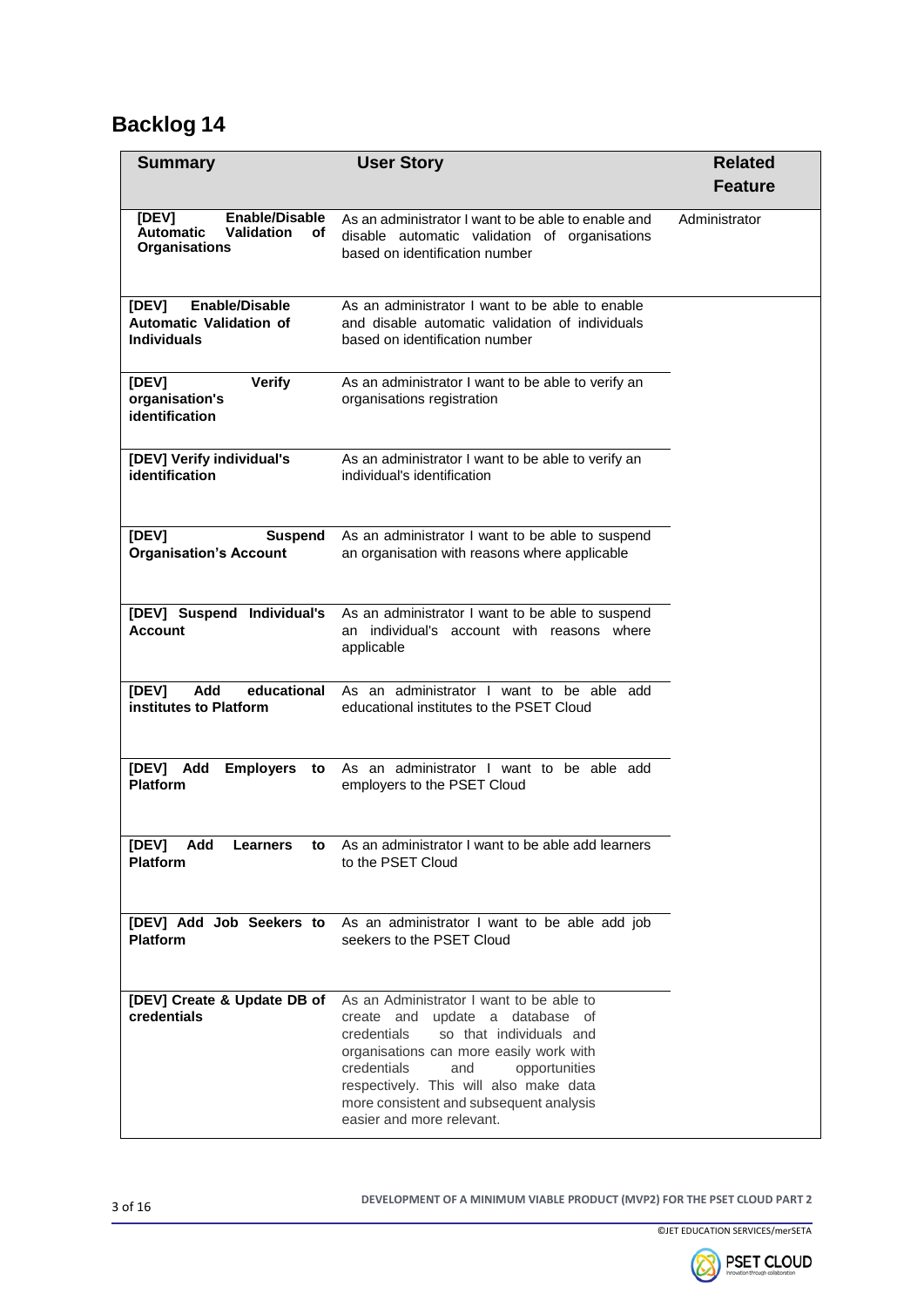| <b>Summary</b>                                                                               | <b>User Story</b>                                                                                                                                                                                                                                                                                                                                                     | <b>Related</b><br><b>Feature</b> |
|----------------------------------------------------------------------------------------------|-----------------------------------------------------------------------------------------------------------------------------------------------------------------------------------------------------------------------------------------------------------------------------------------------------------------------------------------------------------------------|----------------------------------|
| [DEV] Create & Update a<br>οf<br>database<br>of<br>types<br>employment opportunities         | As the PSET Cloud I want to be able to<br>interrogate trusted third-party systems to create<br>and update a database of types of employment<br>opportunities<br>so<br>that job seekers<br>and<br>with<br>organisations can more easily work<br>opportunities. This will also make data more<br>consistent and subsequent analysis easier and<br>more relevant         |                                  |
| [DEV] Create & Update a<br>database of types of learning<br>opportunities                    | As the PSET Cloud I want to be able to<br>interrogate trusted third-party systems to create<br>and update a database of types of learning<br>opportunities so that learners and organisations<br>can more easily work with opportunities. This will<br>also make data more consistent and subsequent<br>analysis easier and                                           |                                  |
|                                                                                              | more relevant                                                                                                                                                                                                                                                                                                                                                         | <b>PSET CLOUD</b>                |
| [DEV] Create & Update a<br>database of credentials                                           | As the PSET Cloud I want to be able to<br>interrogate trusted third-party systems to create<br>and update a database of credentials so that<br>individuals and organisations can more easily<br>work<br>with<br>credentials<br>and<br>opportunities<br>respectively. This will also make data more<br>consistent and subsequent analysis easier and<br>more relevant. |                                  |
| [DEV]<br><b>Match</b><br>registered<br>individuals<br>with<br>learning<br>opportunities      | As the PSET Cloud I want to be able to<br>interrogate trusted third-party systems for data<br>to better match registered individuals with<br>learning opportunities. This should be done with<br>the consent of the organisations offering                                                                                                                            |                                  |
|                                                                                              | these opportunities.                                                                                                                                                                                                                                                                                                                                                  |                                  |
| [DEV] Query trusted 3rd party<br><b>Employment</b><br>systems<br>for<br><b>Opportunities</b> | As the PSET Cloud I want to be able to query<br>trusted third-party systems for an employment<br>opportunities                                                                                                                                                                                                                                                        |                                  |
|                                                                                              |                                                                                                                                                                                                                                                                                                                                                                       |                                  |



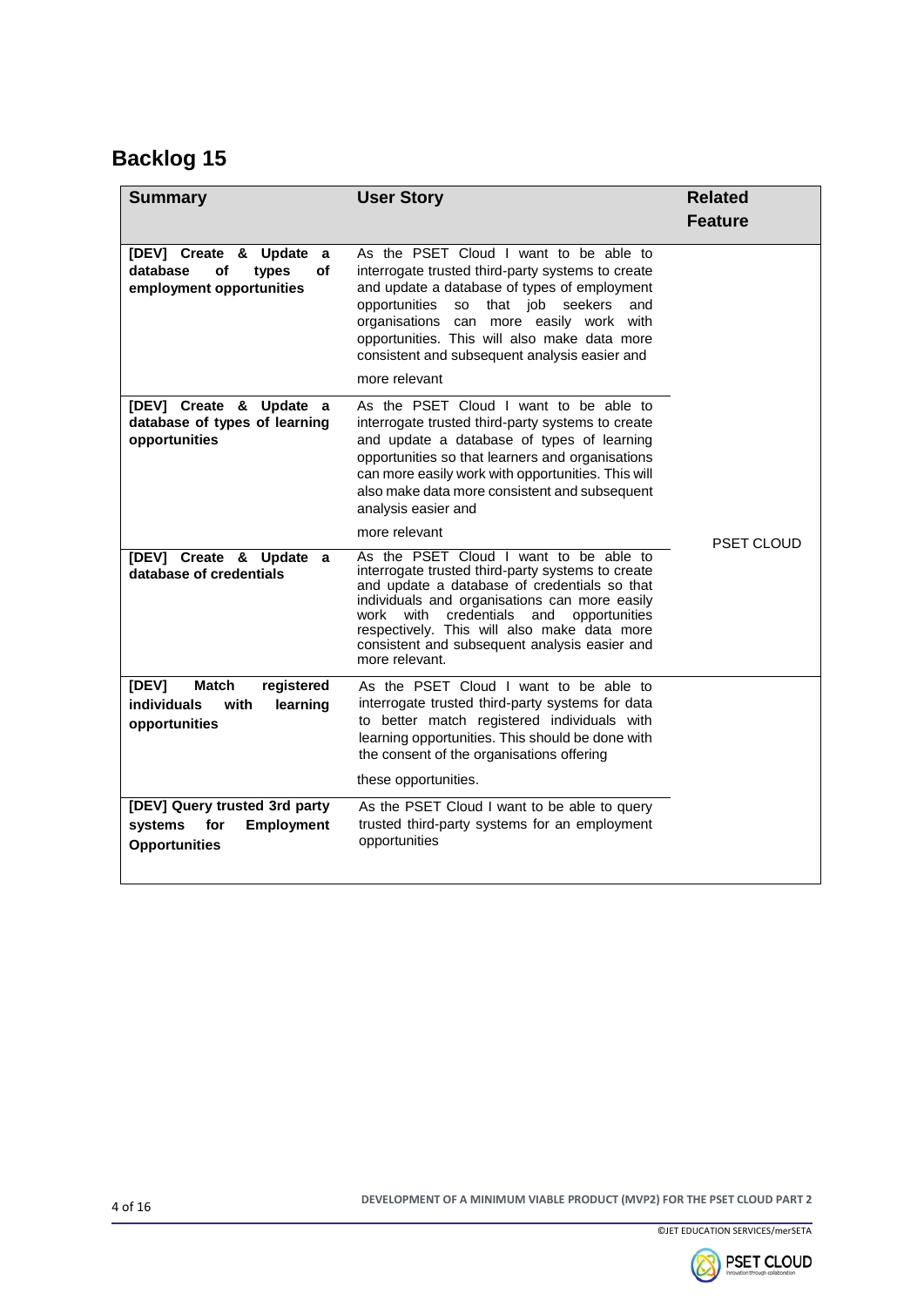| <b>Summary</b>                                                                         | <b>User Story</b>                                                                                                                                                                                                                                                                                                   | <b>Related</b>    |
|----------------------------------------------------------------------------------------|---------------------------------------------------------------------------------------------------------------------------------------------------------------------------------------------------------------------------------------------------------------------------------------------------------------------|-------------------|
|                                                                                        |                                                                                                                                                                                                                                                                                                                     | <b>Feature</b>    |
| [DEV] Query trusted<br>3rd<br>party<br>systems<br>for<br>individuals' Credentials      | As the PSET Cloud I want to be able to query<br>trusted third-party systems for credentials with the<br>consent of the relevant individuals                                                                                                                                                                         |                   |
| [DEV] Query trusted 3rd<br>party systems for Learning<br><b>Opportunities</b>          | As the PSET Cloud I want to be able to query<br>trusted third-party systems for a learning<br>opportunities                                                                                                                                                                                                         |                   |
| [DEV] Discover insight on<br>learning opportunities                                    | As the PSET Cloud I want to be able to<br>interrogate trusted third-party systems for data<br>to discover insight on learning opportunities.<br>This should be done with the consent of the<br>organisations or individuals that own the data or<br>where appropriate privacy controls have                         |                   |
|                                                                                        | been put in place.                                                                                                                                                                                                                                                                                                  |                   |
| [DEV] Discover insight on<br>employment opportunities                                  | As the PSET Cloud I want to be able to<br>interrogate trusted third-party systems for data<br>to discover insight on employment opportunities.<br>This should be done with the consent of the<br>organisations or individuals that own the data or<br>where appropriate privacy controls have been<br>put in place. | <b>PSET CLOUD</b> |
| [DEV]<br><b>Match</b><br>registered<br>individuals<br>with<br>employment opportunities | As the PSET Cloud I want to be able to<br>interrogate trusted third-party systems for data<br>to better match registered individuals with<br>employment opportunities. This should be done<br>with the consent of the organisations offering<br>these opportunities.                                                |                   |

#### **Backlog 17**

| <b>Summary</b>                                                                            | <b>User Story</b>                                                                                                                             | <b>Related</b><br><b>Feature</b> |
|-------------------------------------------------------------------------------------------|-----------------------------------------------------------------------------------------------------------------------------------------------|----------------------------------|
| [DEV] Pull credentials from<br><b>NLRD</b>                                                | As a learner I want the PSET Cloud with my<br>consent to pull my credentials in from the NLRD<br>managed by SAQA.                             | Administrator                    |
| <b>IDEVI</b><br>Pull<br>organisation's<br>employment<br>opportunities<br>captured on ESSA | As an employer I want the PSET Cloud with my<br>consent to be able to pull in my organisation's<br>employment opportunities captured on ESSA. | Employer                         |
| <b>Credentials</b><br><b>IDEVI</b><br><b>Obtain</b><br>from SAQA                          | As a job seeker I want the PSET Cloud<br>with my consent to pull my credentials in<br>from the NLRD managed by SAQA                           | Job Seeker                       |
| [DEV] Obtain<br><b>Employment</b><br><b>Information</b>                                   | As a job seeker I want the PSET Cloud<br>with my consent to pull my CV and<br>employment application information from<br><b>ESSA</b>          |                                  |

<sup>5</sup> of 16 **DEVELOPMENT OF A MINIMUM VIABLE PRODUCT (MVP2) FOR THE PSET CLOUD PART 2**